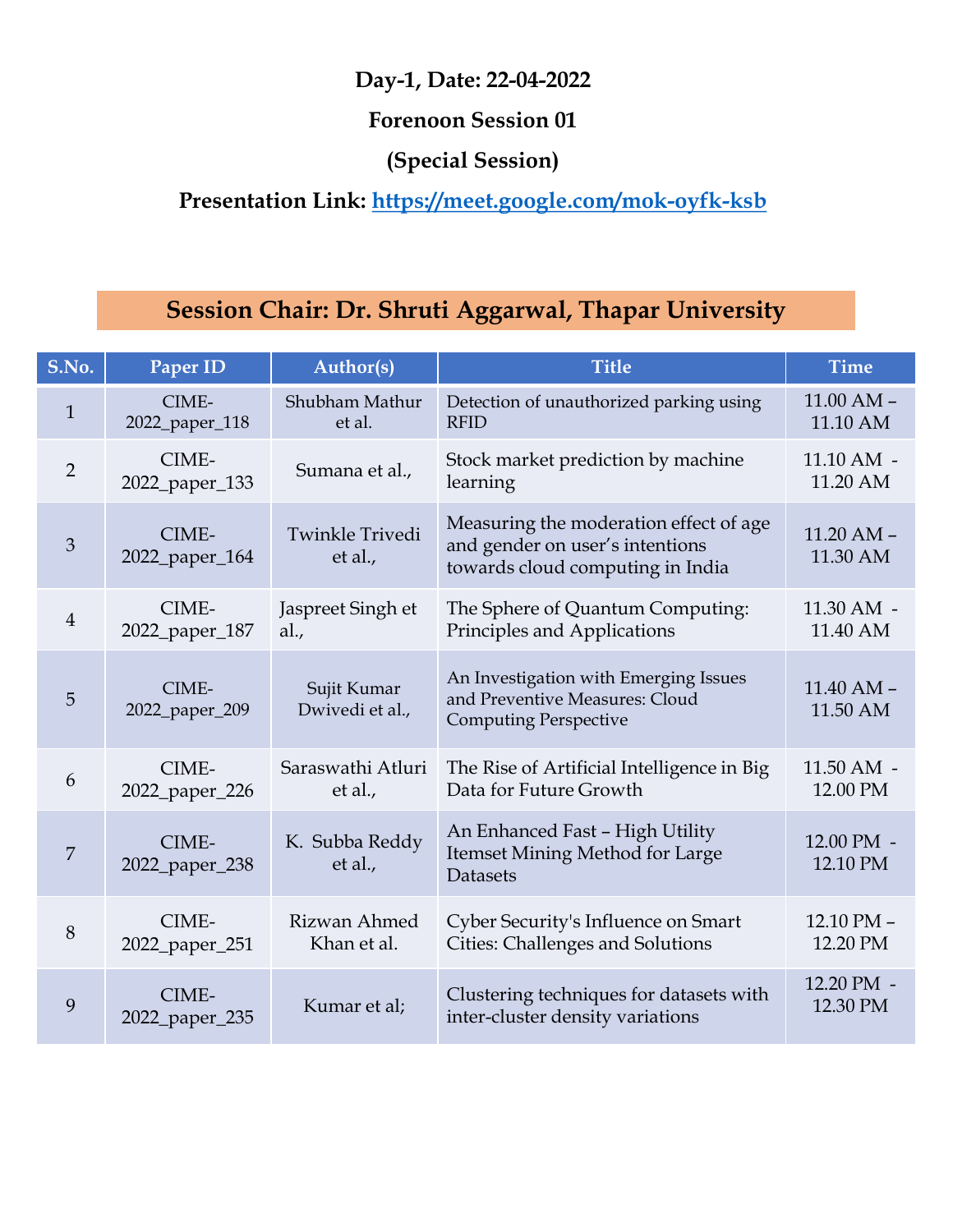#### Forenoon Parallel Session 02

## (Multidisciplinary Session)

## Presentation Link: https://meet.google.com/twm-roak-vcc

| Day-1, Date: 22-04-2022<br><b>Forenoon Parallel Session 02</b><br>(Multidisciplinary Session)<br><b>Presentation Link: https://meet.google.com/twm-roak-vcc</b> |                                                |                                  |                                                                                                                                                          |                            |
|-----------------------------------------------------------------------------------------------------------------------------------------------------------------|------------------------------------------------|----------------------------------|----------------------------------------------------------------------------------------------------------------------------------------------------------|----------------------------|
|                                                                                                                                                                 | Session Chair: Dr. S. Suganya, Reva University |                                  |                                                                                                                                                          |                            |
| S.No.                                                                                                                                                           | Paper ID                                       | Author(s)                        | <b>Title</b>                                                                                                                                             | <b>Time</b>                |
| $\mathbf{1}$                                                                                                                                                    | CIME-<br>2022_paper_197                        | Hari Chandana<br>M J L et al.    | Impact of monetary policy on GDP of<br>India and selected Asian countries                                                                                | $11.00$ AM $-$<br>11.10 AM |
| $\overline{2}$                                                                                                                                                  | CIME-<br>2022_paper_217                        | Krishna Priya<br>et al.          | Work from home stress and its impact:<br>A study with special reference to<br>COVID <sub>19</sub>                                                        | $11.10$ AM $-$<br>11.20 AM |
| 3                                                                                                                                                               | CIME-<br>2022_paper_218                        | Krishna Priya<br>et al.,         | Impact of advertisements on students<br>in choice of educational institution - A<br>study with special reference to Andhra<br>Pradesh                    | $11.20$ AM $-$<br>11.30 AM |
| $\overline{4}$                                                                                                                                                  | CIME-<br>2022_paper_222                        | S. Poojitha et al.               | An empirical study on cultural<br>intelligence and its implications                                                                                      | 11.30 AM -<br>11.40 AM     |
| 5                                                                                                                                                               | CIME-<br>2022_paper_223                        | S. Poojitha et al.               | Initiatives of social marketing<br>promotions - a study on primary<br>health care                                                                        | $11.40$ AM $-$<br>11.50 AM |
| 6                                                                                                                                                               | CIME-<br>2022_paper_227                        | Venkata<br>Ramana et al.         | An empirical study on work-life<br>balance of it employees during work<br>from home due to pre and post<br>COVID-19 pandemic                             | $11.50$ AM $-$<br>12.00 PM |
| $\overline{7}$                                                                                                                                                  | CIME-<br>2022_paper_229                        | Krishna Priya<br>et al.          | Factors influencing online buying<br>behavior of kalamkari textiles: a study<br>with special reference to software<br>women                              | 12.00 PM -<br>12.10 PM     |
| 8                                                                                                                                                               | CIME-<br>2022_paper_230                        | A. Saraswathi<br>et al.          | Technological Advancements in HR<br><b>Industry Using Artificial Intelligence</b>                                                                        | 12.10 PM -<br>12.20 PM     |
| 9                                                                                                                                                               | CIME-<br>2022_paper_233                        | Pradeep et al.                   | Online shopping perspective of college<br>students in Vijayawada and Guntur                                                                              | 12.20 PM -<br>12.30 PM     |
| 10                                                                                                                                                              | CIME-<br>2022_paper_265                        | N.V.T.<br>Bhuvaneswari<br>et al. | Evaluating the factors affecting<br>financial literacy: a selective study on<br>working women at klef in andhra<br>pradesh, india                        | 12.30 PM -<br>12.40 PM     |
| 11                                                                                                                                                              | CIME-<br>2022_paper_268                        | Ch. Balaji et al.                | A Comparative Analysis of Indian<br><b>Stock Market with International Stock</b><br>Markets                                                              | 12.40 PM -<br>12.50 PM     |
| 12                                                                                                                                                              | CIME-<br>2022_paper_270                        | V N Sailaja et<br>al.,           | A comparative analysis on impact of<br>coronavirus disease-2019 on<br>performance of major stock market<br>indices in BRICS and Group Seven<br>countries | 12.50 PM -<br>01.00 PM     |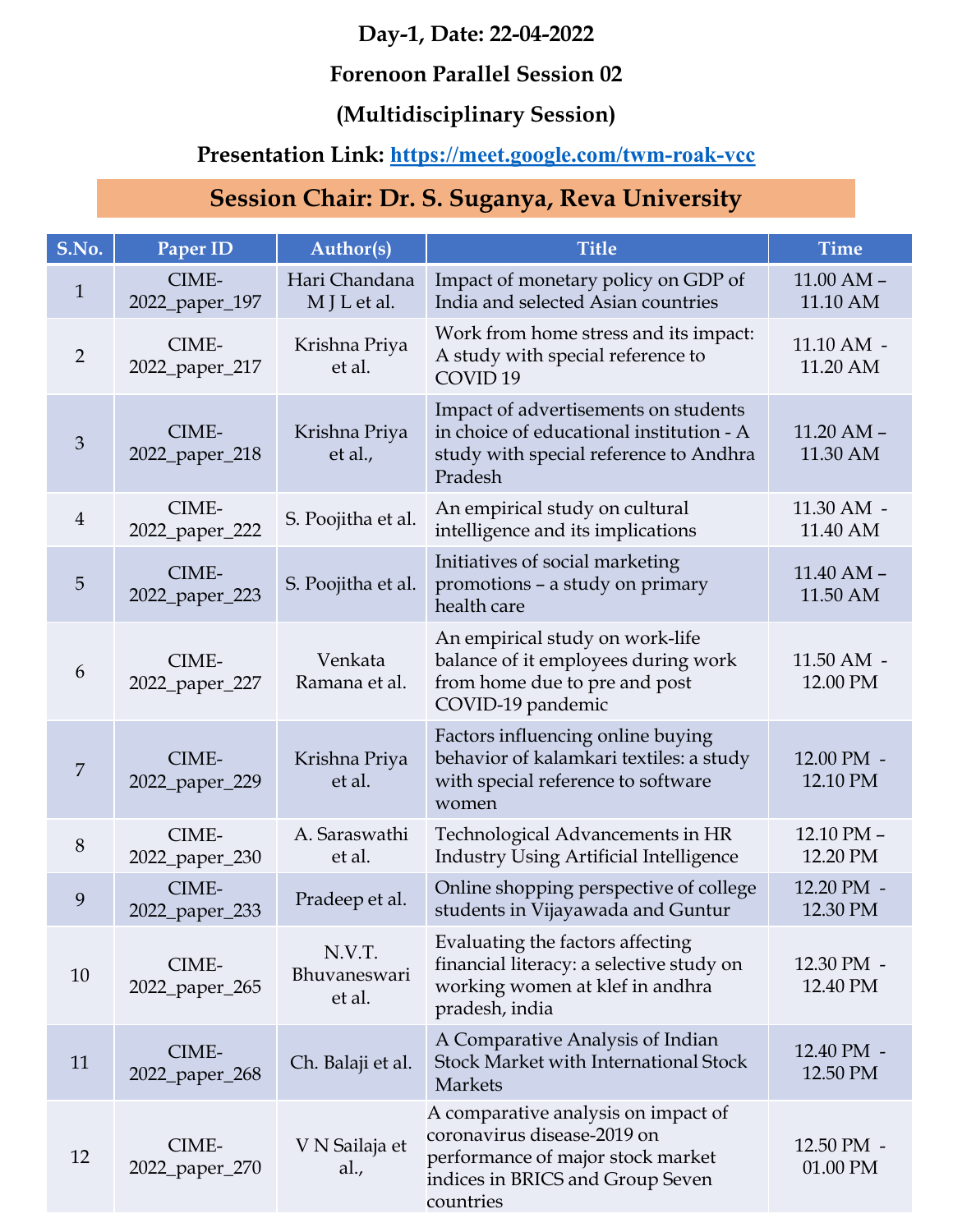#### Forenoon Parallel Session 03

|                |                         |                                                                                                                                            | Day-1, Date: 22-04-2022                                                                                           |                            |  |  |
|----------------|-------------------------|--------------------------------------------------------------------------------------------------------------------------------------------|-------------------------------------------------------------------------------------------------------------------|----------------------------|--|--|
|                |                         |                                                                                                                                            | <b>Forenoon Parallel Session 03</b>                                                                               |                            |  |  |
|                |                         |                                                                                                                                            |                                                                                                                   |                            |  |  |
|                |                         | (Design Engineering Session)<br>Presentation Link: https://meet.google.com/xwn-fcpn-etw<br>Session Chair: Dr. B. Omprakash, JNTU Anantapur |                                                                                                                   |                            |  |  |
|                |                         |                                                                                                                                            |                                                                                                                   |                            |  |  |
| S.No.          | Paper ID                | <b>Author(s)</b>                                                                                                                           | <b>Title</b>                                                                                                      | <b>Time</b>                |  |  |
| $\mathbf{1}$   | CIME-<br>2022_paper_24  | <b>Bharat Kumar</b><br>et. al.                                                                                                             | Design and development of hydraulic<br>clamp                                                                      | $11.00$ AM $-$<br>11.10 AM |  |  |
| $\overline{2}$ | CIME-<br>2022_paper_27  | Vratraj Joshi et<br>al.                                                                                                                    | A Study of passenger car spoiler using<br><b>CFD</b>                                                              | $11.10$ AM $-$<br>11.20 AM |  |  |
| $\mathfrak{Z}$ | CIME-<br>2022_paper_46  | Vigneshwara et<br>al.,                                                                                                                     | Ergonomic assessment of sleep<br>postures and load-strength analysis of<br>nylon stripped steel bed               | $11.20$ AM $-$<br>11.30 AM |  |  |
| $\overline{4}$ | CIME-<br>2022_paper_78  | Narendra<br>Kiran et al.                                                                                                                   | Operational performance of mudra<br>under PMMY: a critical analysis with<br>reference to southern states of India | 11.30 AM -<br>11.40 AM     |  |  |
| 5 <sup>5</sup> | CIME-<br>2022_paper_122 | A. Syam Prasad<br>et al.,                                                                                                                  | Free Vibration Analysis of Fiber<br>Reinforced Composite Beam for Fixed-<br><b>Fixed Boundary Condition</b>       | $11.40$ AM $-$<br>11.50 AM |  |  |
| 6              | CIME-<br>2022_paper_123 | Amit Kumar et<br>al.                                                                                                                       | Effect of the materials on the<br>performance of vibration isolator<br>under the static loads                     | $11.50$ AM $-$<br>12.00 PM |  |  |
| $\overline{7}$ | CIME-<br>2022_paper_126 | Gaurav Sahu et<br>al.                                                                                                                      | Comparative analysis of contoured<br>seat cushion: Review of techniques<br>with outcomes.                         | 12.00 PM -<br>12.10 PM     |  |  |
| 8              | CIME-<br>2022_paper_134 | Prathap Reddy<br>et al.                                                                                                                    | Design and fabrication of windmill by<br>using MAGLEV Technology                                                  | 12.10 PM -<br>12.20 PM     |  |  |
| 9              | CIME-<br>2022_paper_180 | Sivasaravanan<br>et al.                                                                                                                    | 360 degree rotating and soundwave<br>fire extinguisher                                                            | 12.20 PM -<br>12.30 PM     |  |  |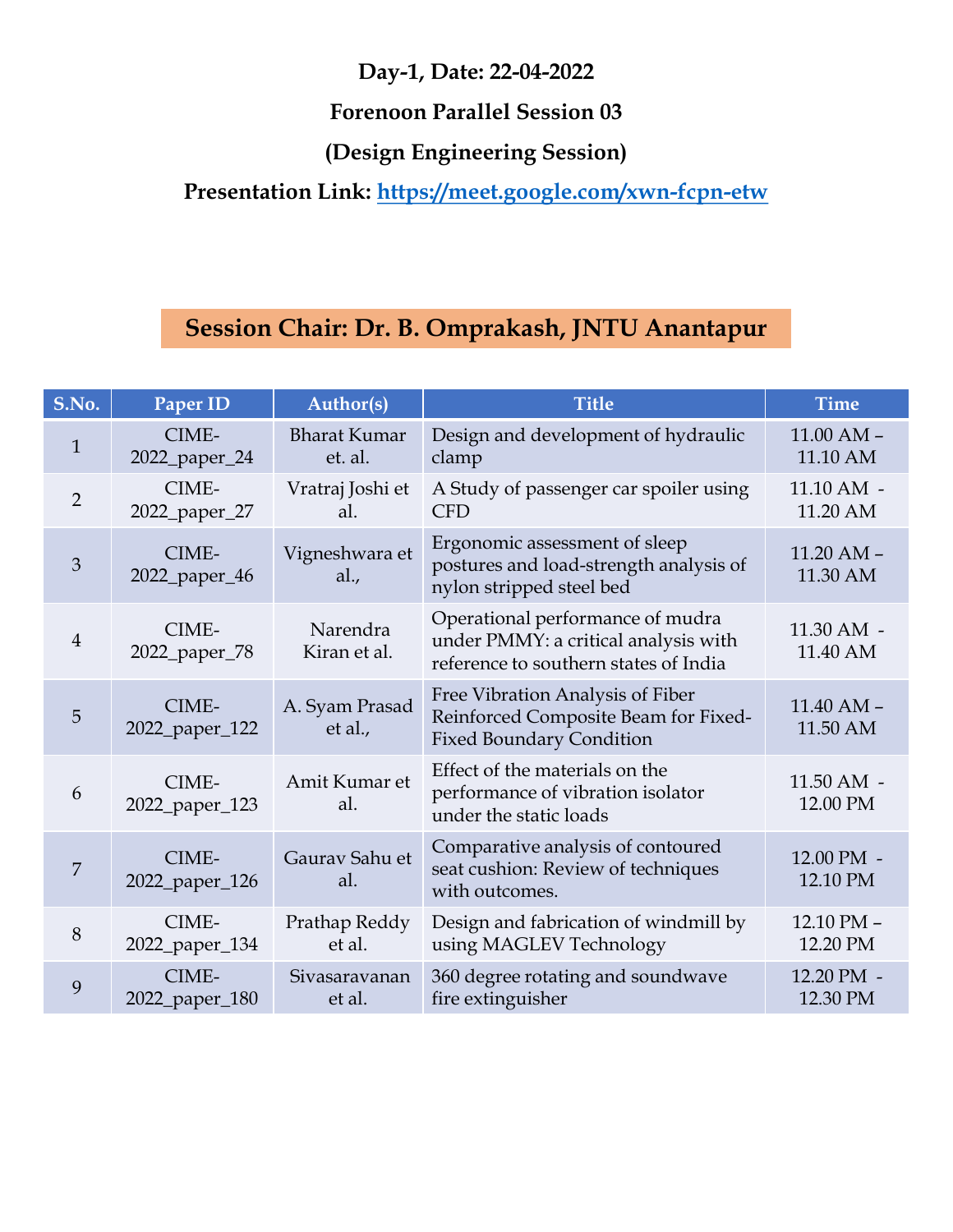#### Forenoon Parallel Session 04

## (Multidisciplinary)

## Presentation Link: https://meet.google.com/vpu-rsiz-azz

|                |                                                         |                                | Day-1, Date: 22-04-2022<br><b>Forenoon Parallel Session 04</b>                                                                                                                  |                            |
|----------------|---------------------------------------------------------|--------------------------------|---------------------------------------------------------------------------------------------------------------------------------------------------------------------------------|----------------------------|
|                | Presentation Link: https://meet.google.com/vpu-rsiz-azz |                                |                                                                                                                                                                                 |                            |
|                |                                                         |                                | Session Chair: Dr. G. Charan Kumar, KLEF Guntur                                                                                                                                 |                            |
| S.No.          | Paper ID                                                | <b>Author(s)</b>               | <b>Title</b>                                                                                                                                                                    | <b>Time</b>                |
| $\mathbf{1}$   | CIME-<br>2022_paper_73                                  | B. Mahaboob et<br>al.          | A review of literature on power sum of<br>natural numbers                                                                                                                       | $11.00$ AM $-$<br>11.10 AM |
| $\overline{2}$ | CIME-<br>2022_paper_74                                  | B. Mahaboob et<br>al.,         | A study on power summation of<br>positive integers                                                                                                                              | $11.10$ AM $-$<br>11.20 AM |
| 3              | CIME-<br>2022_paper_102                                 | Sangapatnam<br>Suneetha et al. | Analysis of Non-Fourier Heat Flux in<br>the MHD Hybrid Nanofluid Fluid<br>Flow over a Permeable Sphere with<br>Soret and Dufour Effects: An Artificial<br>Neural Networks Model | $11.20$ AM $-$<br>11.30 AM |
| $\overline{4}$ | CIME-<br>2022_paper_148                                 | T. Kusuma et<br>al.,           | Common fixed points of generalized<br>$(\alpha, \eta)$ - Geraghty rational type<br>contraction in b- metric spaces                                                              | 11.30 AM -<br>11.40 AM     |
| 5              | CIME-<br>2022_paper_149                                 | T. Kusuma et<br>al.,           | On some coupled fixed point theorems<br>for mixed monotone mappings in p -<br>metric spaces                                                                                     | $11.40$ AM $-$<br>11.50 AM |
| 6              | CIME-<br>2022_paper_169                                 | P. Sridevi et al.,             | Mathematical modeling to show the<br>effectiveness of the metals elements<br>like nickel and chromium on the skin<br>causing Dermatitis                                         | $11.50$ AM $-$<br>12.00 PM |
| 7              | CIME-<br>2022_paper_185                                 | Naresh Kumar<br>Jothi et al.,  | A Fuzzy Expert System with the<br>intention of minimizing mosquito<br>populations                                                                                               | 12.00 PM -<br>12.10 PM     |
| $8\,$          | CIME-<br>2022_paper_210                                 | B. Mahaboob et<br>al.,         | A brief about non negative summation<br>of consecutive whole numbers                                                                                                            | 12.10 PM -<br>12.20 PM     |
| 9              | CIME-<br>2022_paper_276                                 | P. Aparna et al.,              | Split and Annihilator Dominance of<br>Product of Fuzzy Graphs                                                                                                                   | 12.20 PM -<br>12.30 PM     |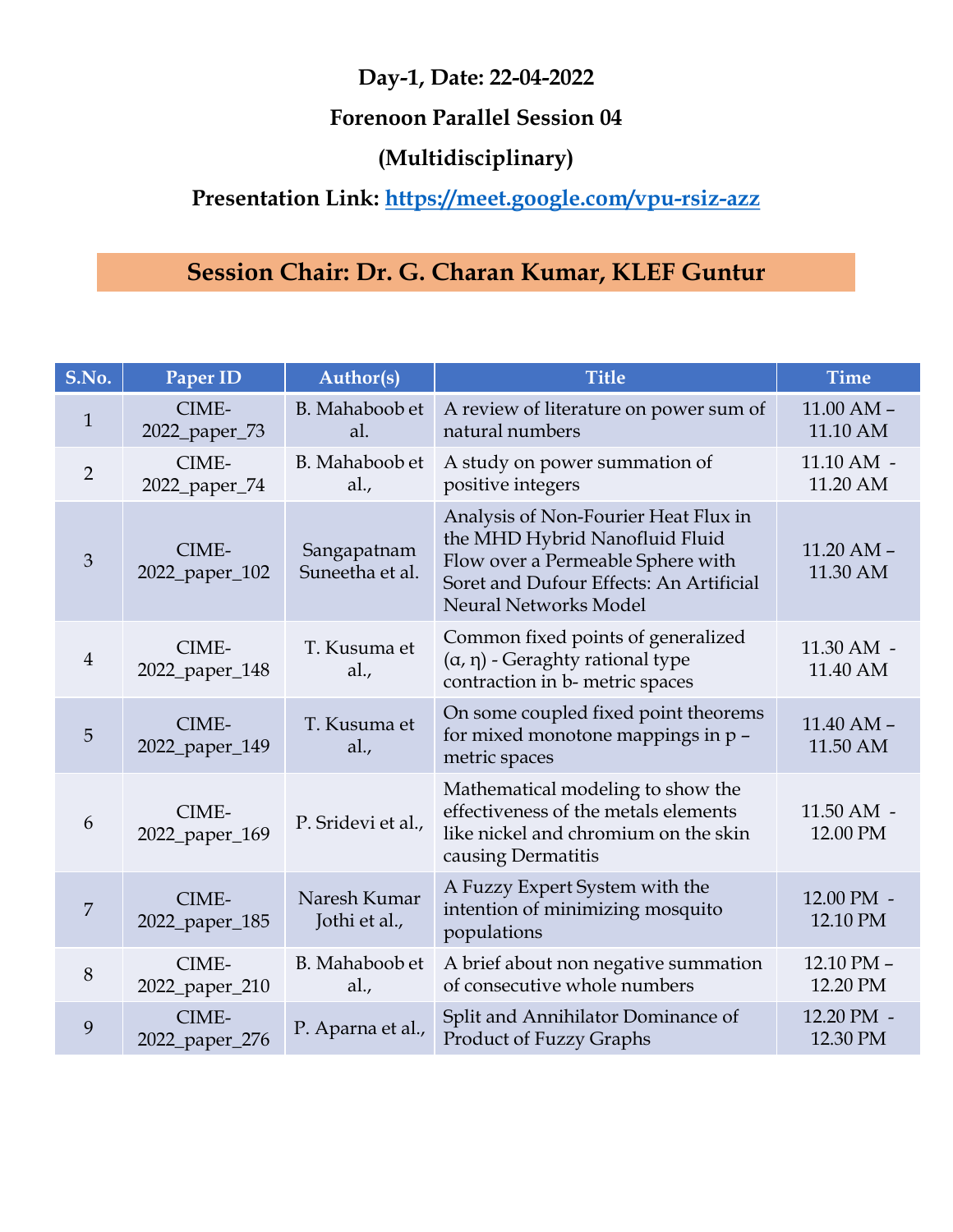#### Forenoon Parallel Session 05

#### Thermal and Fluid Science

## Presentation Link: http://meet.google.com/ffr-wjif-ynf

| Day-1, Date: 22-04-2022<br><b>Forenoon Parallel Session 05</b><br><b>Thermal and Fluid Science</b><br>Presentation Link: http://meet.google.com/ffr-wjif-ynf<br>Session Chair: Dr. T. Sudhakar, NIT Uttarakhand |                                    |                                       |                                                                                                                                                                                             |                                           |
|-----------------------------------------------------------------------------------------------------------------------------------------------------------------------------------------------------------------|------------------------------------|---------------------------------------|---------------------------------------------------------------------------------------------------------------------------------------------------------------------------------------------|-------------------------------------------|
|                                                                                                                                                                                                                 |                                    |                                       |                                                                                                                                                                                             |                                           |
| S.No.<br>$\mathbf{1}$                                                                                                                                                                                           | Paper ID<br>CIME-<br>2022_paper_21 | Author(s)<br>M S. Abishek et<br>al.,  | <b>Title</b><br>Validation And optimization of<br>Spirulina Microalgae Biodiesel Using<br>different Metallic Nano-Additives<br>Numerically                                                  | <b>Time</b><br>$11.00$ AM $-$<br>11.10 AM |
| $\overline{2}$                                                                                                                                                                                                  | CIME-<br>2022_paper_32             | Mahesh<br>Kulkarni et al.,            | Effect of Internal Geometry Change on<br>Transmission Loss (TL) of Double<br><b>Expansion Chamber Reactive Muffler</b>                                                                      | $11.10$ AM $-$<br>11.20 AM                |
| $\mathfrak{Z}$                                                                                                                                                                                                  | CIME-<br>2022_paper_42             | D. Mallikarjuna<br>Rao et al.,        | The experimental research on diesel<br>engine characteristics with Annona<br>squamosa biodiesel                                                                                             | $11.20$ AM $-$<br>11.30 AM                |
| $\overline{4}$                                                                                                                                                                                                  | CIME-<br>2022_paper_83             | Amira Gharbi                          | The antioxidant activity and the anti-<br>corrosion action of the extract of the<br>rubber leaves (Ficus elastica) of<br>Algeria.                                                           | $11.30$ AM $-$<br>11.40 AM                |
| $5\phantom{.}$                                                                                                                                                                                                  | CIME-<br>2022_paper_128            | Sakshi Tiwari<br>et al.               | CFD Analysis for Wind Turbines Blade<br>Aerodynamic Simulation: An<br>Overview                                                                                                              | 11.40 AM -<br>11.50 AM                    |
| 6                                                                                                                                                                                                               | CIME-<br>2022_paper_143            | N. V. S.<br>Manikanta<br>Reddy et al. | The Impact of Wall Temperature and<br>Low Mass Fluxes During<br>Condensation of R134a Inside a<br>Smooth Tube                                                                               | $11.50$ AM $-$<br>12.00 PM                |
| $\overline{7}$                                                                                                                                                                                                  | CIME-<br>2022_paper_190            | P.<br>Subramanyam<br>et al.           | Production of Bio-Diesel Fuel and<br>Usage as a Fuel in CI Diesel Engines:<br><b>Practical Significance</b>                                                                                 | 12.00 PM -<br>12.10 PM                    |
| 8                                                                                                                                                                                                               | CIME-<br>2022_paper_198            | P.<br>Subramanyam<br>et al.           | Comparative Study on CI Diesel<br><b>Engine Parameters at Various</b><br>Compression Ratio with Ethanol-<br><b>Biodiesel</b>                                                                | 12.10 PM -<br>12.20 PM                    |
| 9                                                                                                                                                                                                               | CIME-<br>2022_paper_274            | Gaurav<br>Priyadarshi et<br>al.,      | <b>Effect of Silica Gel Desiccant and</b><br>Hydroxyethyl Cellulose Binder<br>Coating Composition Variation on<br>Water Uptake Capacity Across the Fin<br>Tube Samples - Experimental Study | 12.20 PM -<br>12.30 PM                    |